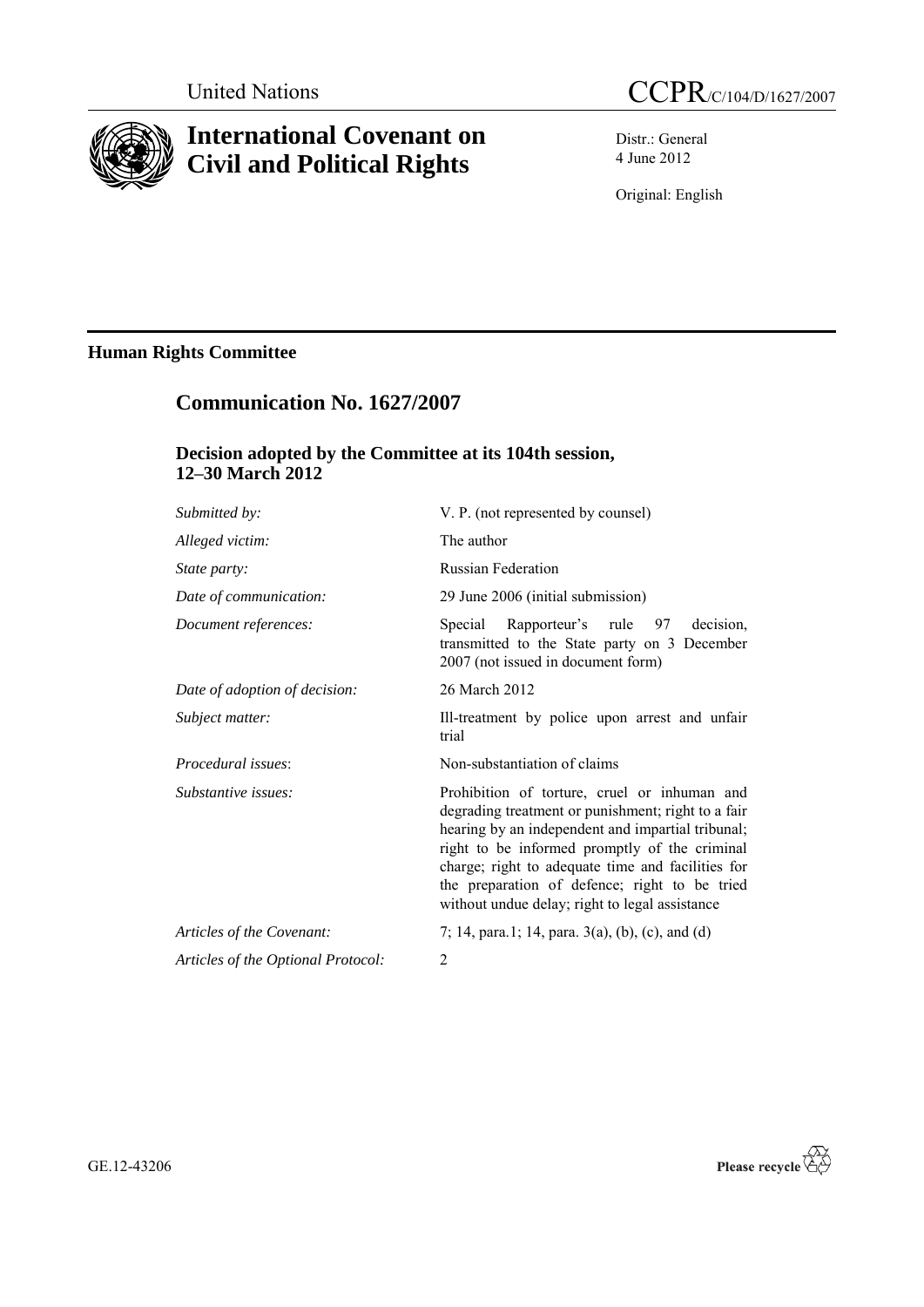### **Annex**

## **Decision of the Human Rights Committee under the Optional Protocol to the International Covenant on Civil and Political Rights (104th session)**

concerning

### **Communication No. 1627/2007\***

| Submitted by:          | V. P. (not represented by counsel) |
|------------------------|------------------------------------|
| Alleged victim:        | The author                         |
| <i>State party:</i>    | <b>Russian Federation</b>          |
| Date of communication: | 29 June 2006 (initial submission)  |

*The Human Rights Committee*, established under article 28 of the International Covenant on Civil and Political Rights,

*Meeting* on 26 March 2012,

*Adopts* the following:

#### **Decision on admissibility**

1. The author of the communication is Mr. V. P., a citizen of the Russian Federation born in 1951. He claims to be a victim of a violation by the Russian Federation of his rights under article 7; article 14, paragraph 1; article 14, paragraph 3 (a), (b), (c), and (d), of the International Covenant on Civil and Political Rights. The Optional Protocol entered into force for the State party on 1 January 1992. The author is not represented.

#### **The facts as presented by the author**

2.1 The author works as a therapist in Samara, Russian Federation. He claims that, on 21 March 2002, a group of officers of the police department of Samara District Department of Internal Affairs (DDIA) brutally beat him in front of his colleagues and patients at his workplace. They punched him in the face, strangled him, twisted his arms behind his back and demanded him to confess to having taken a bribe.

2.2 On the same day, he was taken to Samara DDIA where he was allegedly forced to confess to having taken a bribe of 300 Russian roubles and a bottle of cognac amounting to some 250 Russian roubles from one B., whom the author did not know personally and whom he had never met before. The author asserts that B. and his friend F. acted as police's agents provocateurs, and, without his knowledge and consent, "planted" the cognac and 300

<sup>\*</sup> The following members of the Committee participated in the examination of the present communication: Mr. Lazhari Bouzid, Ms. Christine Chanet, Mr. Ahmad Amin Fathalla, Mr. Cornelis Flinterman, Mr. Yuji Iwasawa, Mr. Walter Kaelin, Ms. Zonke Zanele Majodina, Ms. Iulia Antoanella Motoc, Mr. Gerald L. Neuman, Mr. Michael O'Flaherty, Mr. Rafael Rivas Posada, Sir Nigel Rodley, Mr. Fabian Omar Salvioli, Mr. Marat Sarsembayev, Mr. Krister Thelin and Ms. Margo Waterval.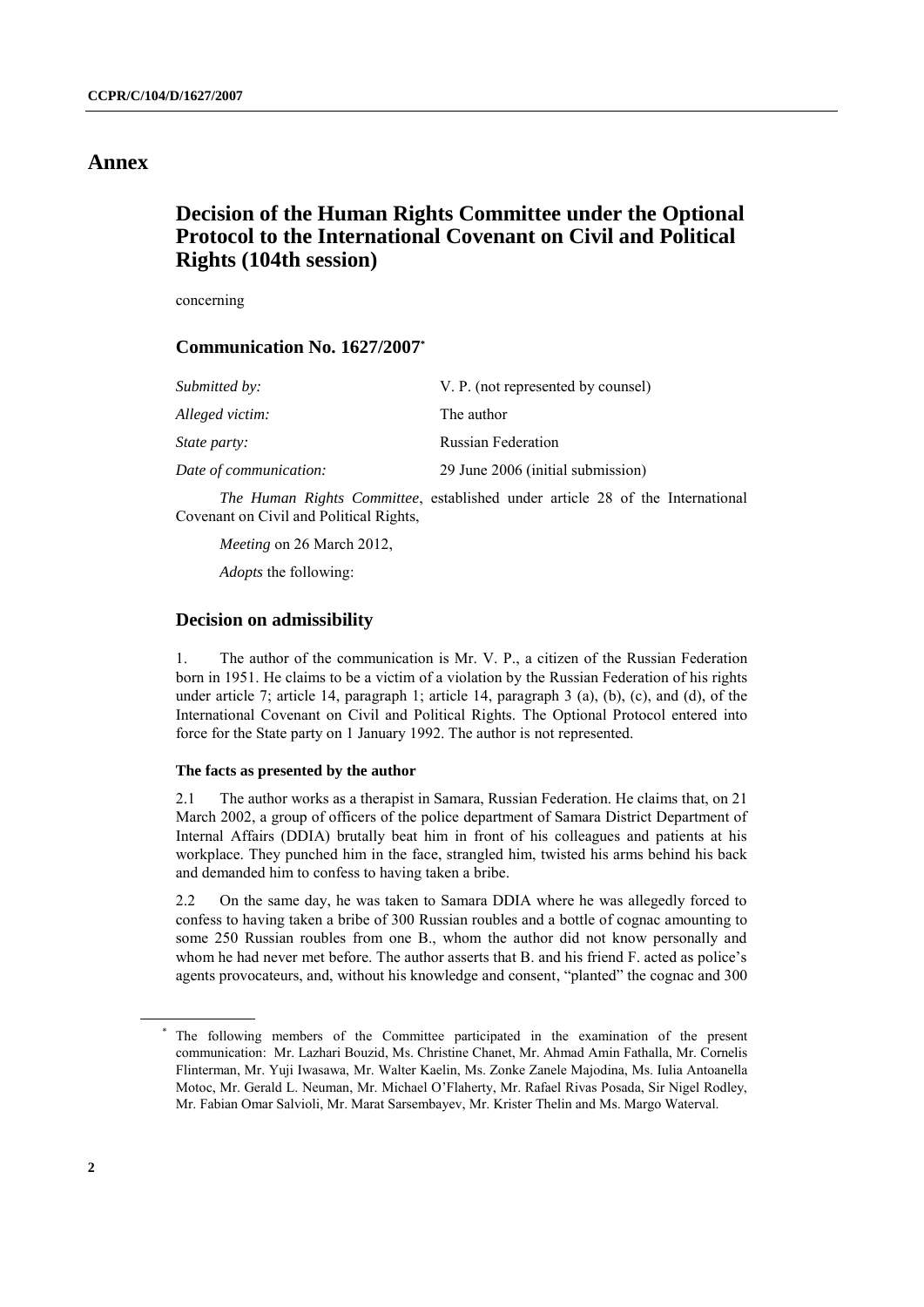roubles in his office and thereafter framed up a bribe-taking at his office in the hospital. The Prosecutor's Office of Samara district in Samara city initiated criminal proceedings against him under art. 290, of the Criminal Code (bribery) pursuant to the complaint filed by Mr B. who claimed that the author requested a bribe for the issuance of a false medical document.

2.3 The charge of bribery was formalized by Mr B.'s above-mentioned complaint, the decision on the conduct of police operation; the planning of police operation; the report regarding receipt of money; the letter addressed to the Prosecutor's Office of Samara district of Samara city and the ruling on the opening of a criminal case against the author, all dated 21 March 2002. The author claims that there is no factual evidence in the criminal case, such as audio or video records, witness testimonies or any other objective proof about the alleged facts. He further submits that the criminal charge against him was based on evidence given by B. and F., who had a personal interest in opening a criminal case against him. On 16 May 2003, the author was sentenced to three years' imprisonment with deprivation of the right to practise medicine for one year. Pursuant to article 73 of the Criminal Code, the deprivation of liberty was changed to suspended sentence with a threeyear probation period.

2.4 On 23 March 2002, the author submitted a request to the Samara regional bureau of forensic medicine for documentation of injuries sustained as a result of beatings by police. The medical examination attested several injuries, including abrasions and bruises resulting in a temporary incapacity to work for a period of three weeks. $<sup>1</sup>$ </sup>

2.5 On 29 March 2002, the author filed a complaint with the Prosecutor's Office of Samara district of Samara city for abuse of power and use of force against him by police officers. The investigation into his allegations was carried out by the same investigating officer who was in charge of the investigation of the criminal case initiated on 21 March 2002. On 11 April 2002, the investigative officer refused to open a criminal case against the respective police officers on grounds of lack of corpus delicti.

2.6 On an unspecified date, the author appealed the decision of 11 April 2002 to the Samara District Court. On 9 July 2002, the court rejected the appeal, stating that the use of force was permissible and lawful under articles 12 and 13 of the Law on Police. Further, the author's cassation appeal was rejected by the Criminal Chamber of the Samara District Court on 23 August 2002.

2.7 On 11 April 2002, 22 April 2002, 17 May 2002, 23 May 2002, 13 June 2002 and 17 July 2002, the author filed complaints to various instances within the Prosecutor's Office, but claims that he received only formal replies. The Ombudsman Office of the Russian Federation and the Ombudsman Office of Samara Region of Samara city also failed to properly examine his complaints.

#### **The complaint**

3.1 The author claims that he was ill-treated by police upon arrest, in violation of article 7, of the Covenant. He maintains that his claims are corroborated by witness testimonies and the forensic medical report of 23 March 2002.

3.2 He claims a violation of article 14, paragraph 1, of the Covenant. During the proceedings in the Samara District Court, the judge violated the principles of impartiality

<sup>&</sup>lt;sup>1</sup> The forensic medical report dated 23 March 2002 attested the following injuries: bruises on the face area and on the right forearm; abrasions on the left side of the neck; haemorrhages on the mucous membranes of both cheeks and wounds on the mucous membranes of both cheeks. The sustained bruises, abrasions and haemorrhages did not result in damage to health; the wounds resulted in light damage to health causing short-term health disruptions for a period up to three weeks.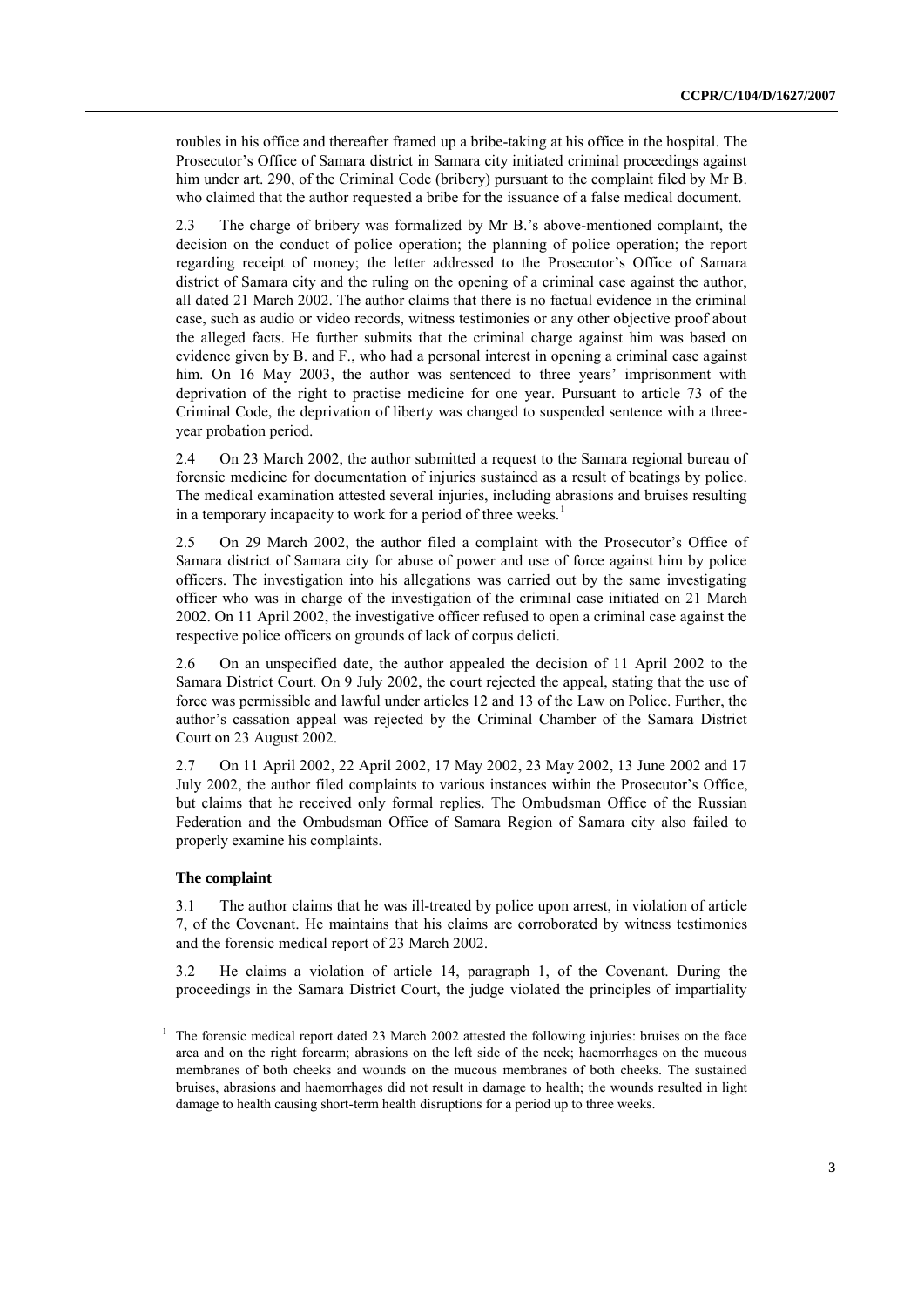and equality of arms. The judge, during the preliminary hearing of the case, assumed the prosecutor's role by attempting to serve him with a copy of the indictment which he had never received from the prosecutor at the completion of the preliminary inquiry, as required under article 222, of the Code of Criminal Procedure. Under article 237 of the Code of Criminal Procedure, the judge should have referred the case back to the prosecutor. Instead, the judge attempted to hand in the respective copy to the author personally. The same judge did not allow him to address questions to the prosecutor and rejected his requests to call witnesses, to conduct forensic examinations and to request the originals of certain documents, whereas all the motions of the prosecution were satisfied. Therefore, the author claims a violation of the principles of impartiality and equality of arms and maintains that he was de facto deprived of the opportunity to prove his innocence. Furthermore, his request for recusal of the judge was rejected on 21 April 2003.

3.3 The author claims a violation of article 14, paragraph 3 (a), as he was not provided with a copy of the indictment. Instead, he was served with two orders issued by the investigating officer, dated 1 July and 15 July 2002, indicating briefly the nature of the charges against him.<sup>2</sup> Since he was not adequately informed about the charges, he could not properly prepare his defence.

3.4 The author claims a violation of article 14, paragraph 3 (b), since neither he nor his counsel were acquainted with all materials of the criminal case at the completion of the preliminary inquiry, and therefore he was not given the opportunity to prepare his defence.

3.5 The author further claims a violation of his right to be tried without undue delay, as guaranteed by article 14, paragraph 3 (c), of the Covenant. His criminal case reached the Samara District Court's registry on 1 October 2002. However, it was only on 25 October 2002 that the judge held a preliminary hearing on the case. Following the hearing, the consideration of the case was scheduled for 8 November 2002, but it was subsequently postponed for unknown reasons. The first court hearing therefore took place only on 1 April 2003. This four-month delay breached article 233, paragraph 1, of the Code of Criminal Procedure, according to which the examination of a criminal case by the court shall be started within 14 days of the date of the preliminary court hearing. There were no objective obstacles to the consideration of the case within the legal deadline and the court provided no reasonable explanation for the delay.

3.6 Finally, the author claims a violation of his rights under article 14, paragraph 3 (d). He submits that he cannot afford a privately retained counsel and, given the complexity of his case both from a factual and a legal point of view, it was in the interest of justice to provide him with legal assistance. The defence counsel assigned to him in 2002, Mr. K., was not actively involved in his defence and did not consult the case file. Thus, the author refused his services and requested the court to assign him a more qualified counsel.

3.7 The second counsel, appointed in 2003, Mr. G., was present during most part of the trial. However, on the sixth day of the court hearing he admitted that he was not familiar with the materials of the case. Furthermore, he did not support the author's motions in court. Consequently, the author refused his assistance.

3.8 The third counsel, Mr. L., refused to support his motions, leaving them "at the discretion of the court". For this reason, the author refused his services as well. As a result,

<sup>&</sup>lt;sup>2</sup> The order of 1 July 2002 (available on file) by which the investigative officer informed the author of his status as an accused was signed by the author. It specifically indicates that the author is charged with an offence under article 290, paragraph 2 (bribery) of the Criminal Code and lists the procedural rights the author has as an accused. The order of 15 July 2002 (available on file) adds a new charge under article 285, paragraph 1 (abuse of power), of the Criminal Code.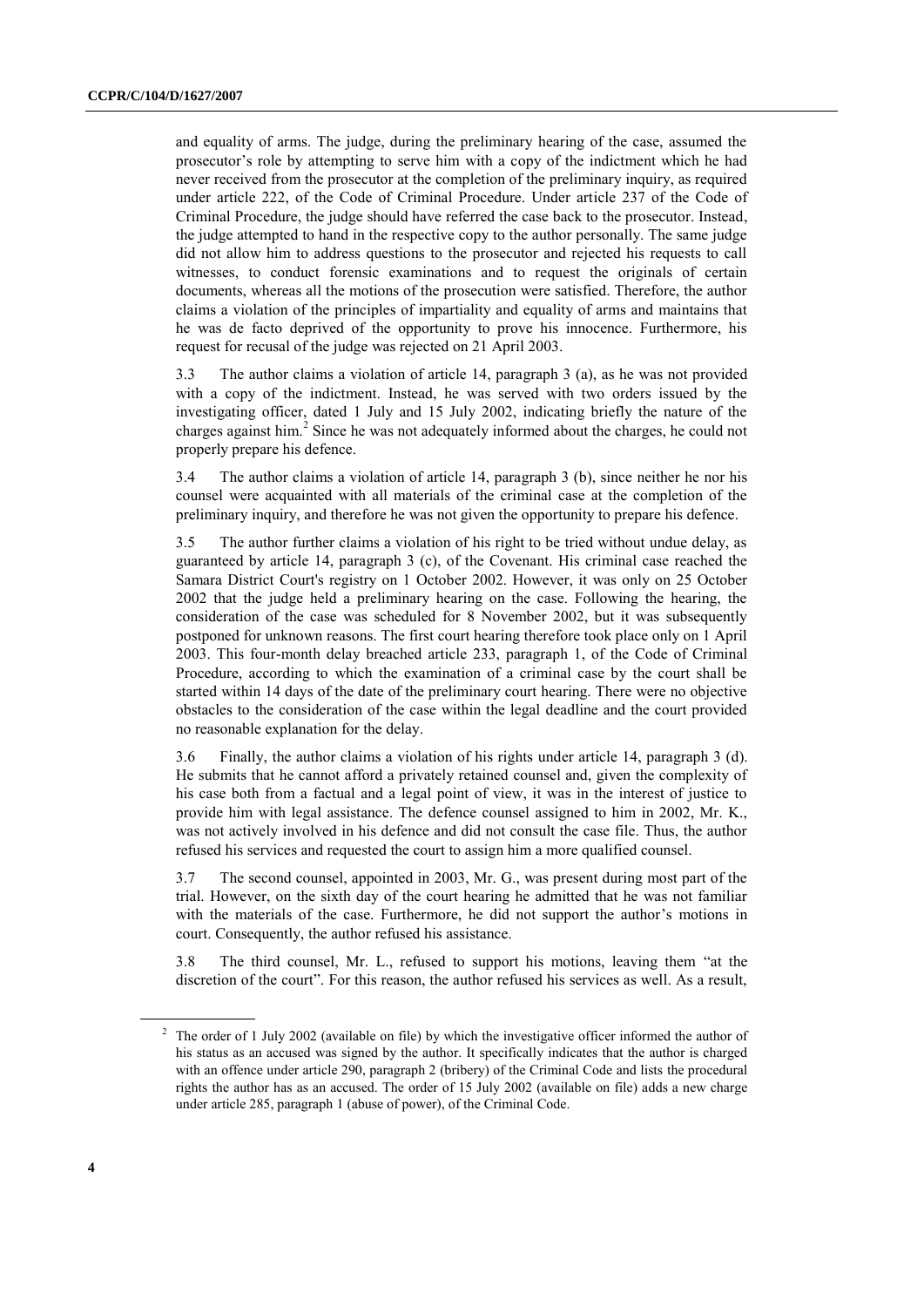the court hearings of 8 and 12 May 2003 continued in the absence of a counsel. He claims that the passivity of counsels deprived him of the right to defence and argues that the appointment of a defence counsel by the State is not sufficient to ensure to the accused qualified legal aid.

#### **State party's observations on admissibility and merits**

4.1 On 21 April 2008, the State party provided its observations. It submits that, on 21 March 2002, the Prosecutor's Office of Samara district of Samara city opened a criminal case against the author for taking a bribe of 300 roubles and a bottle of cognac for the issuance of a false medical certificate to Mr. B. In the course of the preliminary inquiry, the author was charged with an offence under article 290, paragraph 2 (bribe-taking by an official for illegal actions), of the Criminal Code.

4.2 On 16 May 2003, the Samara District Court found the author guilty of bribery and sentenced the author to three years' imprisonment. Pursuant to article 73 of the Criminal Code, the deprivation of liberty was changed to a suspended sentence with a three-year probation period and deprivation of the right to practise medicine for one year. On 27 June 2003, after the review of the author's sentence by the Criminal Chamber of the Samara Regional Court, the reference to the deprivation of the right to practise medicine was also excluded.

4.3 With regard to the author's allegations under article 7 of the Covenant, the State party submits that, during his interrogations, the author stated that he was approached by policemen who, after the presentation of their identification, asked him to return together to his office. When they went upstairs, he got scared, pulled some money<sup>3</sup> from his pocket, put it in his mouth and started chewing it. Since he did not comply with the order to take out what he had in his mouth, one officer, using physical force, pulled the money out of the author's mouth, as a result of which the author's oral mucosa was damaged. This fact was confirmed by Mr. G., Ms. S., Mr. F., Mr. B. and other eyewitnesses.

4.4 On 29 March 2002, the author requested the Prosecutor's Office of Samara District of Samara city to open a criminal case against the police officers for abuse of power and use of force against him. On 11 April 2002, after having investigated the alleged facts, the investigating officer refused to open a criminal case for lack of corpus delicti. This decision was upheld by the Prosecutor's office of Samara district on 15 April 2002.

4.5 On 6 May 2002, the author appealed the decision of the investigative officer of 11 April 2002 to the Samara District Court, which rejected the appeal on 9 July 2002. The Court stated that, from the explanations given by persons present during the police operation as well as from the report based on the watching of the video recording of the arrest, it was clear that the author had not been beaten. The use of physical force was proportionate and necessary for suppression of a crime, and the actions of the police were in compliance with articles 12 and 13 of the Law on Police. On 23 August 2002, the Samara District Court upheld the decision of 9 July 2002, rejecting the author's cassation appeal.

4.6 As to the author's allegations under article 14, paragraph 1 and paragraph 3 (a), of the Covenant, the State party submits that, on 28 September 2002, the investigative officer

<sup>&</sup>lt;sup>3</sup> As it transpires from the materials available on file, the money offered as bribe had been treated in advance with a special solution in order to glow when lightened with an ultraviolet lamp. Moreover, the bills were marked (the number and series of the bills have been registered in a special report and copies of them were made). The three bills of 100 roubles each were found in the possession of the author upon his apprehension.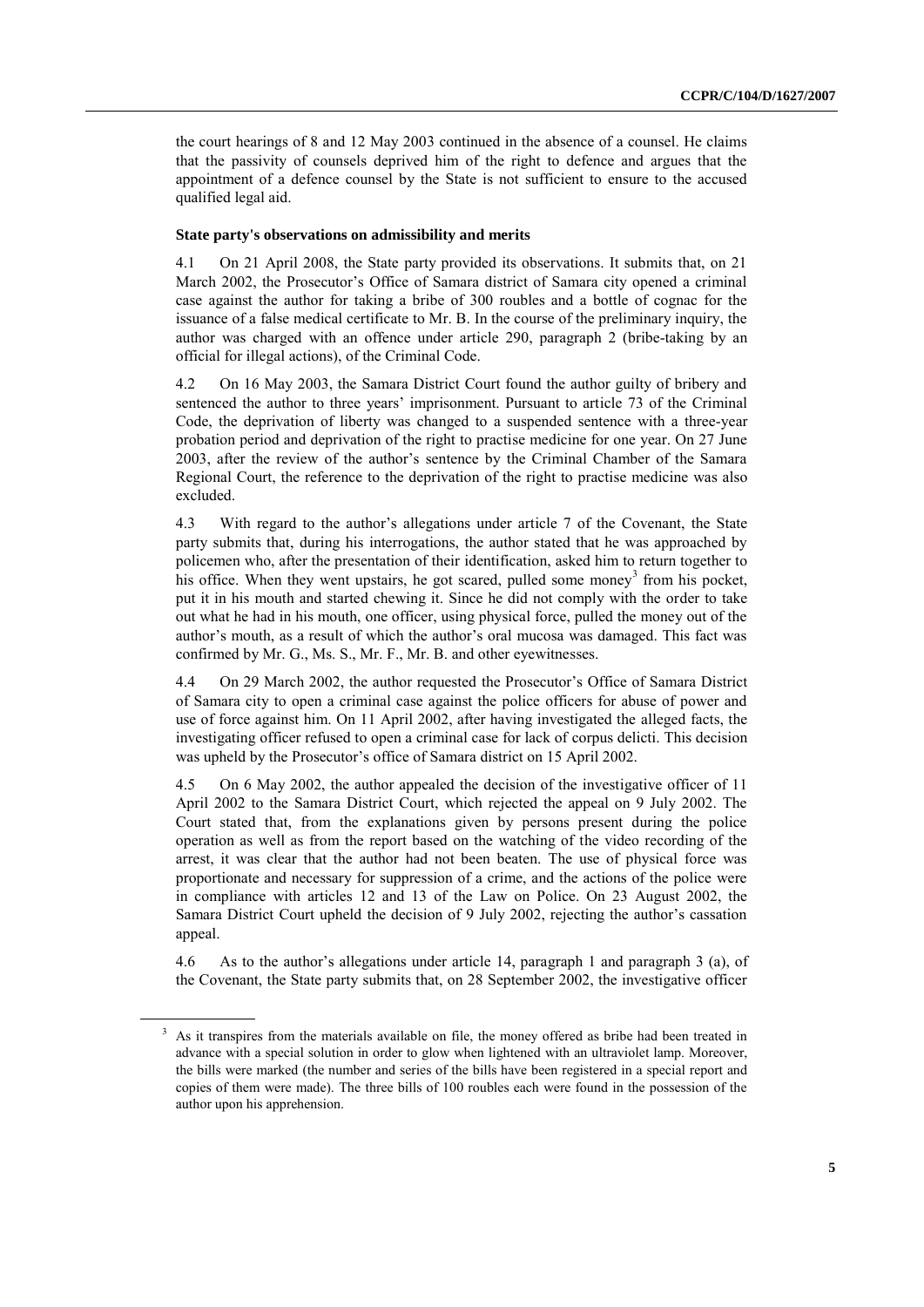offered to the author a copy of the indictment in the presence of two lay witnesses, Ms. R. and Ms. I. He categorically refused to take the copy. The author himself confirmed during the preliminary hearing that the investigative officer came to him accompanied by two women he did not know.<sup>4</sup> Following the author's refusal, a copy of the indictment was sent to him by regular post and another copy was handed to his counsel.<sup>5</sup>

4.7 During the preliminary hearing of 25 October 2002, the author complained that he had not received a copy of the indictment and the judge was ready to provide the respective copy, but he again refused to receive it. The judge did not assume in any way the prosecutor's role; her actions were rather aimed at ensuring that the right of the author to receive a copy of the indictment, as stipulated in article 47, part 4, paragraph 2, of the Code of Criminal Procedure, had been respected. The author's voluntary refusal to take a copy of the indictment does not constitute a violation of his right to be informed promptly and in detail of the charge against him. He was informed promptly and in detail about the charges against him and about his rights and duties as an accused, therefore the procedure stipulated in articles 171 and 172 of the Code of Criminal Procedure has been duly respected. These facts are not refuted by the author.

4.8 The author's allegations that he could not address questions to the prosecutor are unfounded. While the right of the prosecutor to interrogate the accused is set forth in article 275, of the Code of Criminal Procedure, the legislation in force does not guarantee to the accused the right to address questions to the prosecution, and thus there has been no violation of the author's rights in this respect.

4.9 All the motions advanced by the author and his counsel during the court hearing (i.e. to call witnesses, to conduct forensic examinations, to request the originals of certain documents) were duly considered by the court.<sup>6</sup> The fact that the number of prosecution's motions satisfied by the court was greater than the number of satisfied motions advanced by the defence cannot per se be interpreted as a violation of the principles of impartiality and equality of arms. As regards the author's request for recusal of the judge, the State party submits that the recusal filed against the judge examining the criminal case in a singlejudge formation shall be considered by the judge concerned by it, as stipulated in article 64, paragraph 4, of the Code of Criminal Procedure. The request was duly considered by the judge and reflected in the ruling of the Samara District Court of 8 May 2003.<sup>7</sup>

4.10 The author's arguments on the unlawfulness of his conviction were considered both within cassation as well as supervisory review proceedings and were rejected as

<sup>&</sup>lt;sup>4</sup> This argument is confirmed by the transcript of the hearing of 25 October 2002 (available on file).

<sup>&</sup>lt;sup>5</sup> According to the transcript of the preliminary hearing of 25 October 2002 (available on file), the prosecutor confirmed that a copy of the indictment was sent to the author via registered mail and a confirmation of delivery was available on file. Moreover, according to the ruling of 17 April 2003, the postal service confirmed that the registered letter addressed to the author was delivered to his home address on 30 September 2002. Since the author was not home, the letter was dropped in his mailbox. The same happened with the additional letters that had been sent on 7, 14, 21 and 28 October 2002.

<sup>6</sup> According to the transcript of the hearing of 21 April 2003 (available on file), the author's request to call several witnesses for testimony was satisfied by the court, and the court provided grounds for the refusal to conduct additional forensic examinations.

<sup>7</sup> On 21 April 2003, the judge issued a ruling explaining the grounds for her decision (available on file). Inter alia, the author was explained that, according to article 231 of the Code of Criminal Procedure, the question regarding the consideration of a case by a single judge or by a panel of judges is decided during the preliminary hearing. Since the author did not object to the consideration of his case by a single judge during the hearings of 1, 14 and 17 April 2003, his request during the trial for consideration of the case by a panel of judges could not be considered.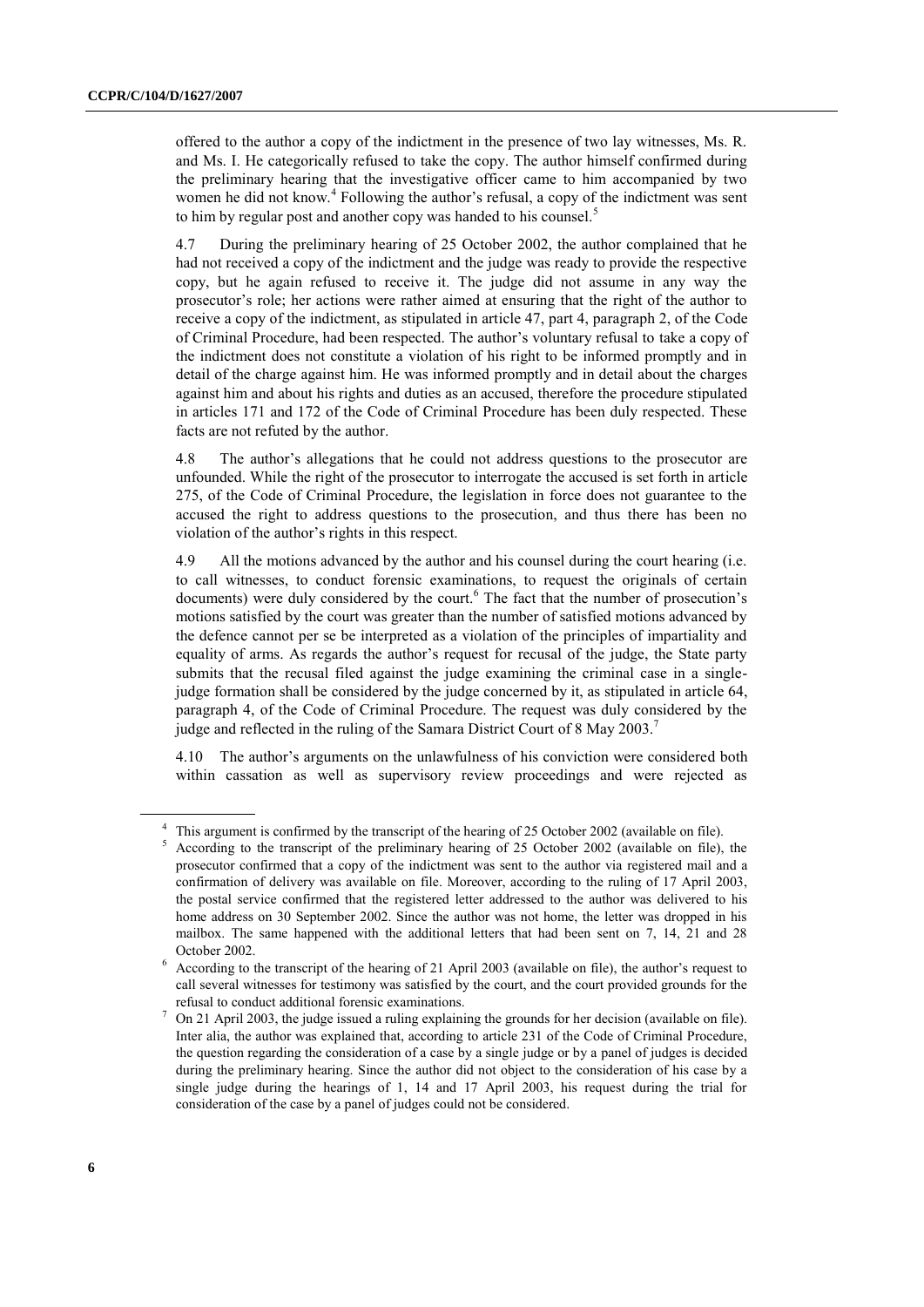unsubstantiated. The author's conviction was based not solely on the testimony of the persons indicated by the author (see para. 2.3 above) but also on the testimonies of other witnesses, and other evidence.

4.11 With regard to the alleged violation of article 14, paragraph 3 (b), the State party submits that, on 16 July 2002, the investigating officer informed the author and his counsel about the termination of the preliminary inquiry and about their right to get acquainted with the materials of the criminal case. On the same day, the inquiry was extended until 21 August 2002. The case consisted of 240 pages, and the author had been previously acquainted with 64 pages (including the indictment, his interrogation reports, his explanations, petitions and requests and the decision to conduct forensic examination). Between 16 July and 24 July 2002, the author could consult the case file every day from 9 a.m. to 6 p.m., but did so only two hours per day.

4.12 On 25 July 2002, the author refused to receive, in the presence of two lay witnesses, a notice to appear to the Prosecutor's Office of Samara district in order to familiarize himself with the case file. On 29 July 2002, the author was summoned again for 9 a.m., but he came at 12 a.m., refused to wait for his counsel and did not consult any materials. He also refused to come to the Prosecutor's Office on 30 and 31 July 2002 giving the reason that he had been summoned to the Samara District Court. On 1 August 2002, he did not consult the case file because of the absence of his counsel. From 2 to 7 August 2002, he failed to appear to the Prosecution's Office without providing any reasons. On 9 August 2002, he consulted the case file from 9.15 a.m. until 10.50 a.m., thereafter refusing to do so due to health problems. The ambulance team concluded that his state was satisfactory. On 26 August 2002, he consulted the case files from 10.20 a.m. until 11.37 a.m. On 27 August 2002, he consulted pages 24 and 25 of the case file.

4.13 The author failed to appear to the Prosecution's Office in order to consult the case file between 28 August and 20 September 2002, and refused to accept any summon without explaining the reasons, although he was well aware of his obligation to appear at the Prosecution's office at the time indicated in the summons. The period to consult the file was terminated on 20 September 2002. Thus, in a period of more than two months (16 July 2002–20 September 2002), the author consulted the case file on only nine days. After 20 September 2002, he never requested additional time for this purpose. However, he could additionally consult the case file, and in fact he did so, from its deposit with the court on 2 October 2002 and until the consideration of the case on the merits on 14 April 2003. Therefore, he had enough time to prepare his defence.

4.14 As regards the author's allegations under article 14, paragraph 3 (c), the State party contends that the criminal case was sent to court on 1 October 2002. On 11 October 2002, the judge set the date of preliminary hearing to 25 October 2002 (according to article 227, paragraph 3, of the Code of Criminal Procedure, the judge shall schedule the preliminary hearing on a case within 30 days from the receipt of the case by the court). The consideration of the case was scheduled for 8 November 2002, in compliance with the deadline set out in article 233, paragraph 1, of the Code of Criminal Procedure (the examination of a criminal case in a court session shall be started within 14 days from the date of the preliminary hearing). On 8 November 2002, the case was not considered because the author filed a cassation appeal on 28 October 2002 (supplemented on 1 November 2002) against the decision of the judge to proceed with the consideration of the merits of the case.

4.15 On 25 November 2002, the criminal case was referred back to the Samara District Court and its consideration was scheduled for 17 December 2002. On that date, the author submitted a request for suspension of proceedings due to health problems and the court satisfied it.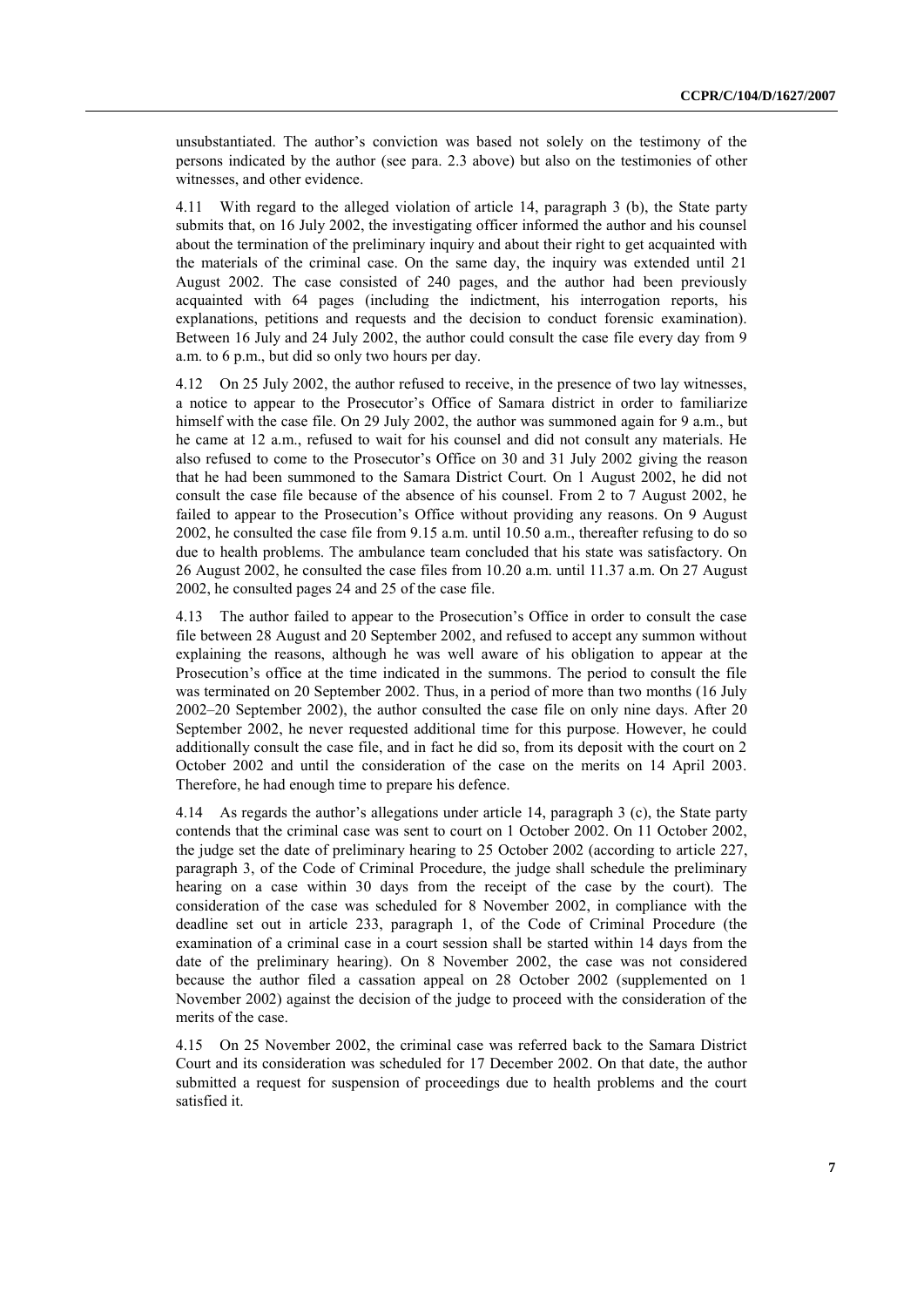4.16 A new court session was scheduled for 1 April 2003, when the author again claimed that he had not received a copy of the indictment. The hearing was then postponed to 14 April 2003 in order for the prosecution to obtain the confirmation of delivery of the respective document from the post office. On 14 April 2003, the hearing did not take place because the public prosecutor was replaced and the newly appointed prosecutor requested three days to get acquainted with the case file. The author did not object to this request and the court satisfied it. $8$  The consideration of the case started on 17 April 2003. Therefore, the court hearings were postponed based on objective reasons and, on several occasions, upon the author's requests or because of the appeals he filed. Accordingly, there has been no violation of the author's right to be tried without undue delay.

4.17 As to the alleged violation of article 14, paragraph 3 (d), the State party submits that Mr. K. was assigned as counsel during the preliminary inquiry and the preliminary court hearing. The author, however, refused his legal aid on grounds of his "unprofessionalism". The court then appointed another counsel, Mr. G., who was familiar with the case file and participated in all court hearings. Nonetheless, on 28 April 2003, the author refused his assistance. On 7 May 2003, the author declined the legal assistance provided by the third appointed counsel, Mr. L., and requested the court to appoint a competent counsel.

4.18 In the light of the court's unsuccessful attempts to provide the author with legal assistance which he constantly declined on account of the counsels' low level of professionalism, the court proceedings continued in the absence of a counsel. The author has never indicated that he would have liked a particular counsel to represent him. Moreover, he could have himself retain a private defence counsel.

4.19 The court did not have any reasons to doubt the professionalism of the appointed counsels. All of them have actively used their procedural rights under article 53 of the Code of Criminal Procedure, inter alia by participating in the examination of evidence, addressing questions to witnesses, submitting motions to court and expressing their opinions thereon. Therefore, the author's allegations are not supported by the case-file materials and are unfounded.

#### **Author's comments on the State party's observations**

5.1 In his comments dated 14 June 2008, the author refutes the State party's arguments that he had "money in the mouth" and that he was not beaten by police officers, claiming that the video records of his arrest indicate the contrary and that his allegations are corroborated by the forensic medical report.

5.2 He maintains that the so-called "eye witnesses" were directly involved in the police provocation against him and were not objective witnesses, being "summoned" in advance by police for participation in the "deliberate provocation" against him. He reiterates the information provided in paragraphs 2.2 and 2.3 above. He claims that the criminal charge against him was based solely on the testimony of the police officers and of other participants in their "deliberate provocation", and refers to the decision of the European Court of Human Rights in *Teixeira de Castro v. Portugal*, <sup>9</sup> where the Court stated that the fact that Mr. Teixeira had been convicted because the police instigated the offence meant that, right from the outset, he was definitively deprived of a fair trial. Therefore, his rights under article 7 and article 14, paragraph 1, of the Covenant, have been violated.

5.3 As regards the argument that a copy of the indictment was sent to him by post and that he refused to receive a copy of it in the presence of lay witnesses, the author claims that

<sup>&</sup>lt;sup>8</sup> This fact is confirmed by the trial transcript dated 14 April 2003 (available on file).

<sup>9</sup> Application No. 25829/94, judgement of the European Court of Human Rights of 9 June 1998.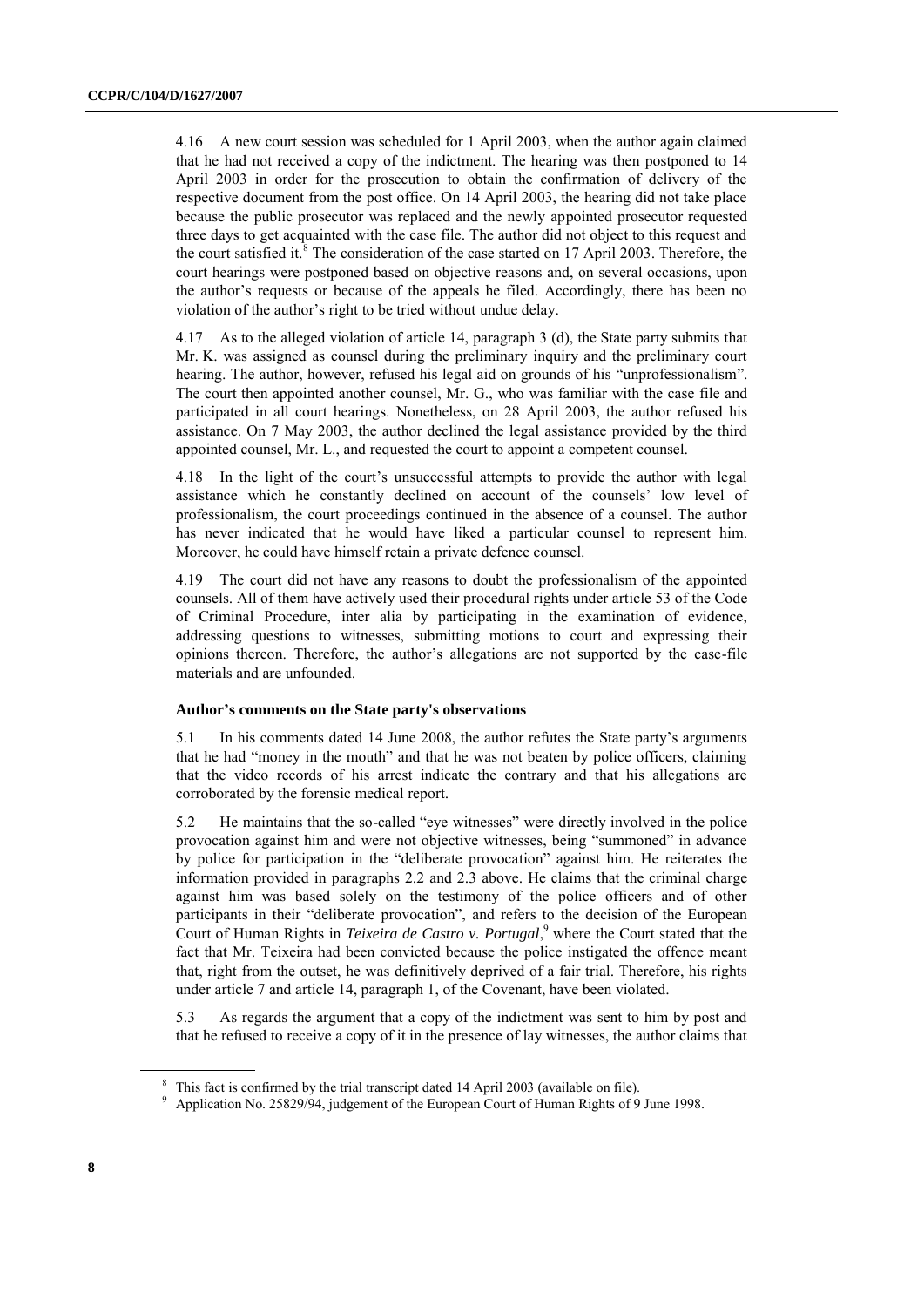he never received the copy by post and no confirmation of receipt signed by him exists in the case file. Furthermore, the so-called "lay witnesses" are fictional, since they have not been summoned for interrogation by the court and their names do not appear in the transcripts of court hearings.<sup>10</sup> He further submits that, since the prosecution has the right to address questions to the accused, the accused has the same right in relation to the prosecution and recalls that the judge did not allow him to address questions to the prosecutor.

5.4 The author further reiterates his claims that the judge violated the principle of impartiality by attempting to serve him with a copy of the indictment. He reiterates that the judge declined his requests to call witnesses for testimony, to conduct forensic examinations and to request the originals of certain documents, whereas all the motions submitted by the prosecution were satisfied. His request for recusal of the judge was rejected without any grounds being provided.<sup>11</sup> Thus, he was deprived of the possibility to prove his innocence, whereas the prosecution was provided with obvious procedural advantages in supporting the criminal charge against him.

5.5 The author further refutes the State party's information that he has allegedly refused to get acquainted with the case file without explaining the reasons. He recalls his health problems (see para. 4.12 above) and claims that he had time only to familiarize himself with a small part of the case file. He maintains that, according to article 218 of the Code of Criminal Procedure, the only document attesting that the accused and his counsel consulted the case file is the report produced for that purpose, and it should be signed by both the accused and his counsel. Neither he nor his counsel signed the respective report of 15 July 2002. He maintains that he was not acquainted with the materials of the criminal case and that he has never refused to consult them. On 17 July 2002, he requested from the Prosecutor of Samara District a four-month extension to consult the case file. Mr. K., his counsel, was also not familiar with the case file.

5.6 As regards the State party's observation in relation to the undue delay in consideration of his case (see paras. 4.14–4.16 above), the author maintains that he was sick only for two weeks between 17 December and 31 December 2002, and this circumstance could not have served as a ground to postpone the consideration of the case for more than four months. The consideration of the case should have started not later than 8 November 2002, in conformity with article 233, paragraph 1, of the Code of Criminal Procedure. However, this deadline, for unknown reasons, was not respected by the court,  $12$  in violation of article 14, paragraph 3 (c), of the Covenant.

5.7 As to the State party's contention that he was provided with qualified legal assistance, he reiterates his previous allegations and underlines that the examination of his criminal case on 8 and 12 May 2003 continued in the absence of a counsel. Therefore, there has been a violation of article 14, paragraph 3 (d), of the Covenant.

#### **State party's further observations**

6.1 On 15 July 2011, the State party provided additional observations. It refutes the author's allegations of ill-treatment by police and notes that the forensic medical report

<sup>&</sup>lt;sup>10</sup> According to the transcript of the hearing of 21 April 2003 (available on file), the author requested to have these witnesses examined in court. The court satisfied the request; however, it appears that the defence failed to secure their presence in court.

 $11$  The materials available on file suggest the contrary. See footnote 7 above.

<sup>&</sup>lt;sup>12</sup> Although the author is silent on the reasons for the delay and refers to "unknown reasons", the State party has provided relevant information refuting his allegations in paragraphs 4.14–4.16 of its observations.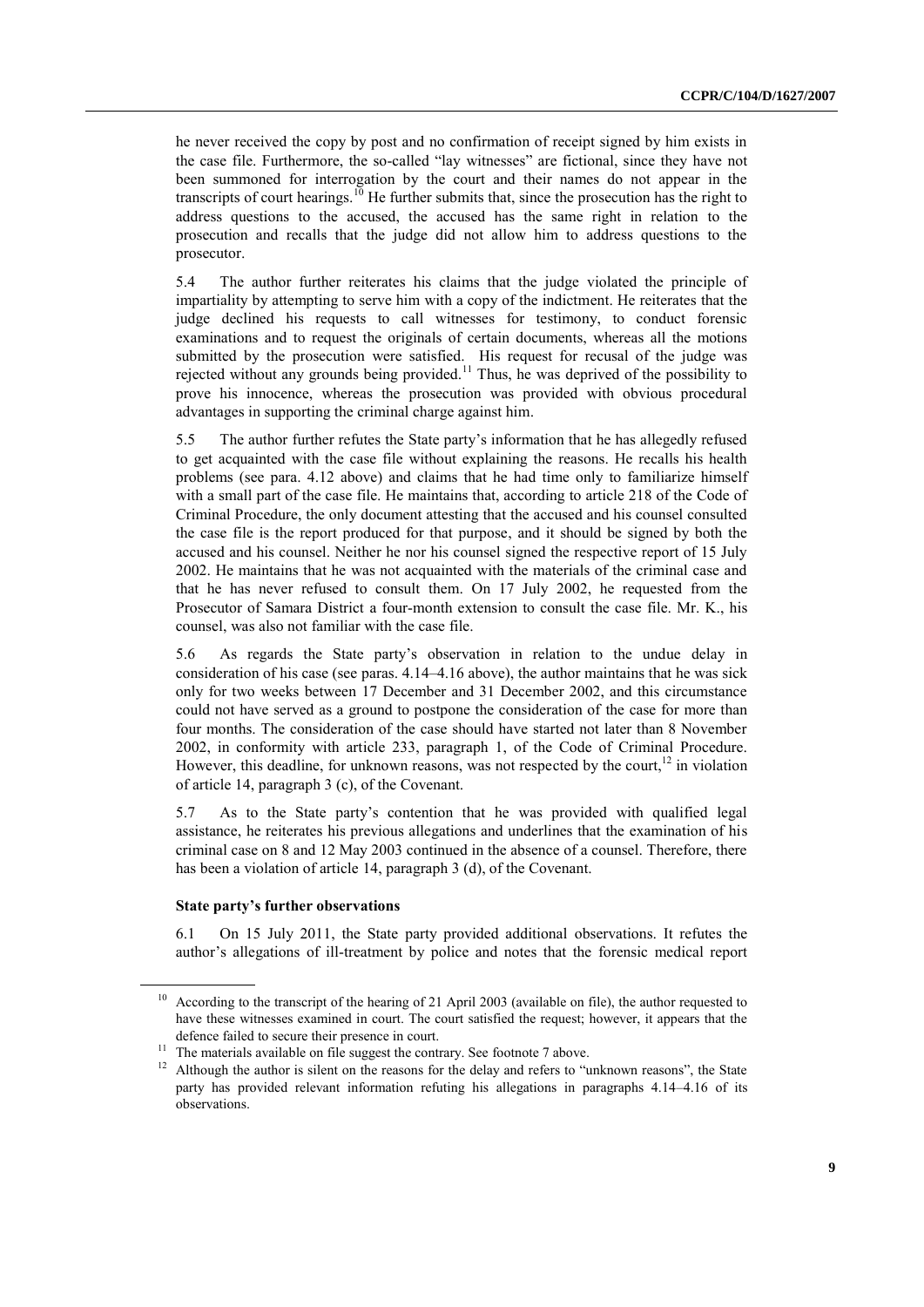invoked by the author refers to the following injuries: bruises on the face area and on the right forearm; abrasions on the right side of the neck; hemorrhages and wounds on the mucous membranes of both cheeks. Since during his arrest the author tried to swallow the money received as bribe, he did not react to the instructions given by police and showed resistance, police officers used force by holding his hands and pressing his cheekbones in order to prevent him from swallowing the money. Physical force was used within the limits necessary for suppression of a crime, and in compliance with articles 12 and 13 of the Law on Police.

6.2 The author's request for opening of a criminal case against the police officers was rejected and this decision was further upheld by courts within cassation and supervisory review proceedings. Moreover, his allegations of ill-treatment were considered by the court during the consideration of his case and were qualified as an attempt to avoid criminal responsibility. Also, in connection with his claims and upon his request, the court heard two witnesses, Ms Z. and Ms I., the author's colleagues.

6.3 Furthermore, the court specifically indicated in its ruling that the actions of police officers cannot be regarded as provocation. In this respect, the court referred to the ruling No. 6 of the Plenum of the Supreme Court of 10 February 2000 on the judicial practice regarding cases of bribery and commercial bribery, according to which the carrying out of a police operation pursuant to a complaint of request for bribe cannot be regarded as provocation. Such a complaint was filed by Mr B. and was duly registered in the register of crimes of the Samara District Department of Internal Affairs on 21 March 2002. On the same day, Mr B. was offered the money to be used in the course of the police operation.<sup>13</sup>

6.4 As to the alleged personal interest of the witnesses in having the author criminally prosecuted, the State party submits that, as explained by Ms S., on 21 March 2002 she was invited to participate as lay witness during a police operation against bribe-taking by one of the doctors of the hospital No. 1. Similar explanations were given by Mr G., another person invited as lay witness. These witnesses testified in court and have been informed about criminal responsibility for perjury. During the questioning of the respective witnesses the author did not claim that they were interested in him being criminally persecuted.<sup>14</sup> He also did not raise this claim in his cassation appeal.

6.5 With regard to the author's allegation that the lay witnesses Ms R. and Ms I., in the presence of whom he refused to receive a copy of his indictment, are fictional, the State party reiterates its previous observations, adding that the author never raised this claim in his cassation appeal.

6.6. As regards the author's claims under article 14, paragraph 3 (b), the State party reiterates its previous observations and adds that the absence of the author's and his counsel's signatures on the report on the familiarization with the case file (dated 15 July 2002) is explained by the fact that they had been informed about the termination of the preliminary inquiry and about their right to consult the case file only on 16 July 2002. This is attested by their signatures on the report informing them that the preliminary inquiry was completed. The author and his counsel have been acquainted with the videotape documenting the author's arrest. Although the report was not signed by any of them at that time, their signatures appear in the timetable of familiarization with the case file, according to which they both watched the videotape on 16 July 2003 from 4 p.m. to 5.45 p.m.

<sup>&</sup>lt;sup>13</sup> See footnote 3 above.

<sup>&</sup>lt;sup>14</sup> The information provided by the State party in this paragraph is confirmed by the transcript of hearing of 21 April 2003 (available on file).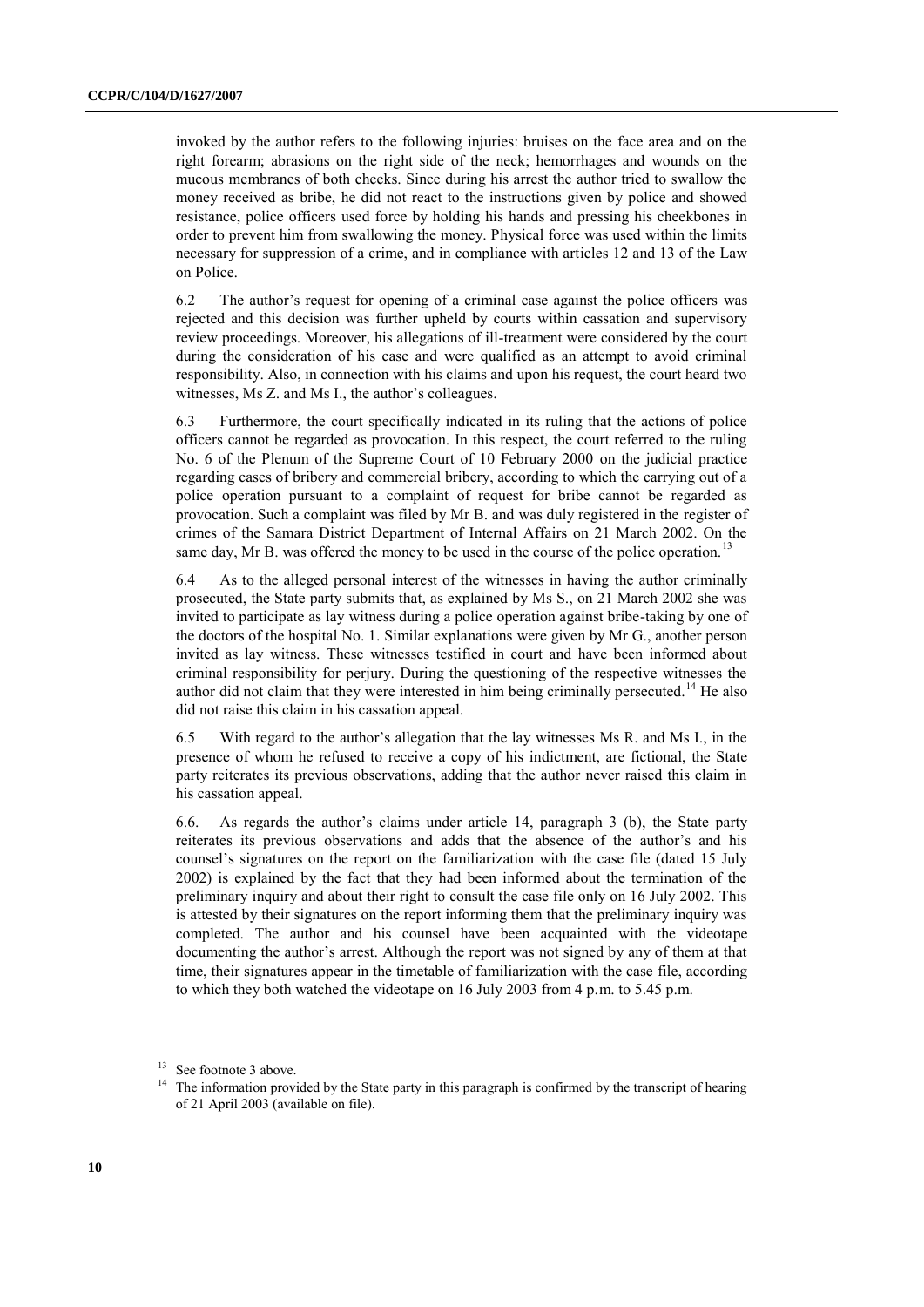6.7 The State party also reiterates its observations in relation to the author's claim of undue delay in considering his case and notes that the author did not raise this claim in the cassation appeal.

6.8 The State party further reiterates its previous observations with regard to the author's claims that he was not provided with qualified legal assistance and submits that the author refused the assistance of the first counsel, Mr K., on grounds that he "worked for the investigation and acted against his interests", whereas in the communication before the Committee invokes as a reason the failure of Mr K. to get acquainted with the case file. However, as confirmed by the materials of the case file, Mr K., together with the author, consulted the case file materials during five days; he also received a copy of the indictment on 30 September 2002.

6.9 The second appointed counsel, Mr G., ensured the author's defence during the court proceedings. He supported the author's motions in court and also addressed questions to the parties, which is confirmed by the trial transcript. The author's claims that Mr G. did not consult the case file and did not support his motions in court are unfounded. For example, the prosecutor requested the court to read out the testimony of a witness, one K., and after familiarization with the respective report, both the counsel and the author agreed to have it read out in court.<sup>15</sup> The court also satisfied the counsel's request for time to consult the case file.<sup>16</sup> However, after Mr G. consulted the case file, the author refused his legal assistance.

6.10 Based on the above, the State party maintains that the author abused his right to legal aid. It concludes that all the author's allegations under the Covenant are unfounded.

#### **Further comments by the author**

7.1 By letter of 22 August 2011, the author reiterates his previous comments in relation to his allegations of ill-treatment by police and maintains that his claims are corroborated by testimonies of two witnesses, Ms. Z. and Ms I. In his opinion, the State party acknowledged that the witnesses present during his arrest, i.e. Ms. G., Ms. S., Mr. F. and Mr. B., had been forcibly summoned by police to participate in the "deliberate provocation" against him. Furthermore, the State party presented no evidence confirming the commission of bribery.

7.2 The author also reiterates his arguments raised in paragraph 5.3 above, and claims that, since the lay witnesses Ms R. and Ms I. are fictional and have never been questioned by the court,<sup>17</sup> he could not refer to them in his cassation appeal.

7.3 With regard to the State party's arguments that he refused to familiarize himself with the case file, the author reiterates his previous comments. He further claims that the State party did not provide any reasons for the undue delay in examining his case<sup>18</sup> and that this allegation was not raised on cassation because the undue delay cannot per se serve as a ground for the reversal or modification of the sentence.

7.4 With regard to inadequate legal assistance, the author reiterates his allegations, adding that none of his defence counsels filed any cassation appeals or supervisory review applications on his behalf.

<sup>&</sup>lt;sup>15</sup> This is confirmed by the transcript of the court hearing of 17 April 2003 (available on file).

<sup>&</sup>lt;sup>16</sup> This is confirmed by the transcript of the court hearing of 23 April 2003 (available on file), when the court granted time for counsel to consult the case file and postponed the hearing to 7 May 2003.

<sup>&</sup>lt;sup>17</sup> See footnote 10 above.

<sup>&</sup>lt;sup>18</sup> This argument is refuted by the State party in its observations, see paras. 4.14 - 4.16 above.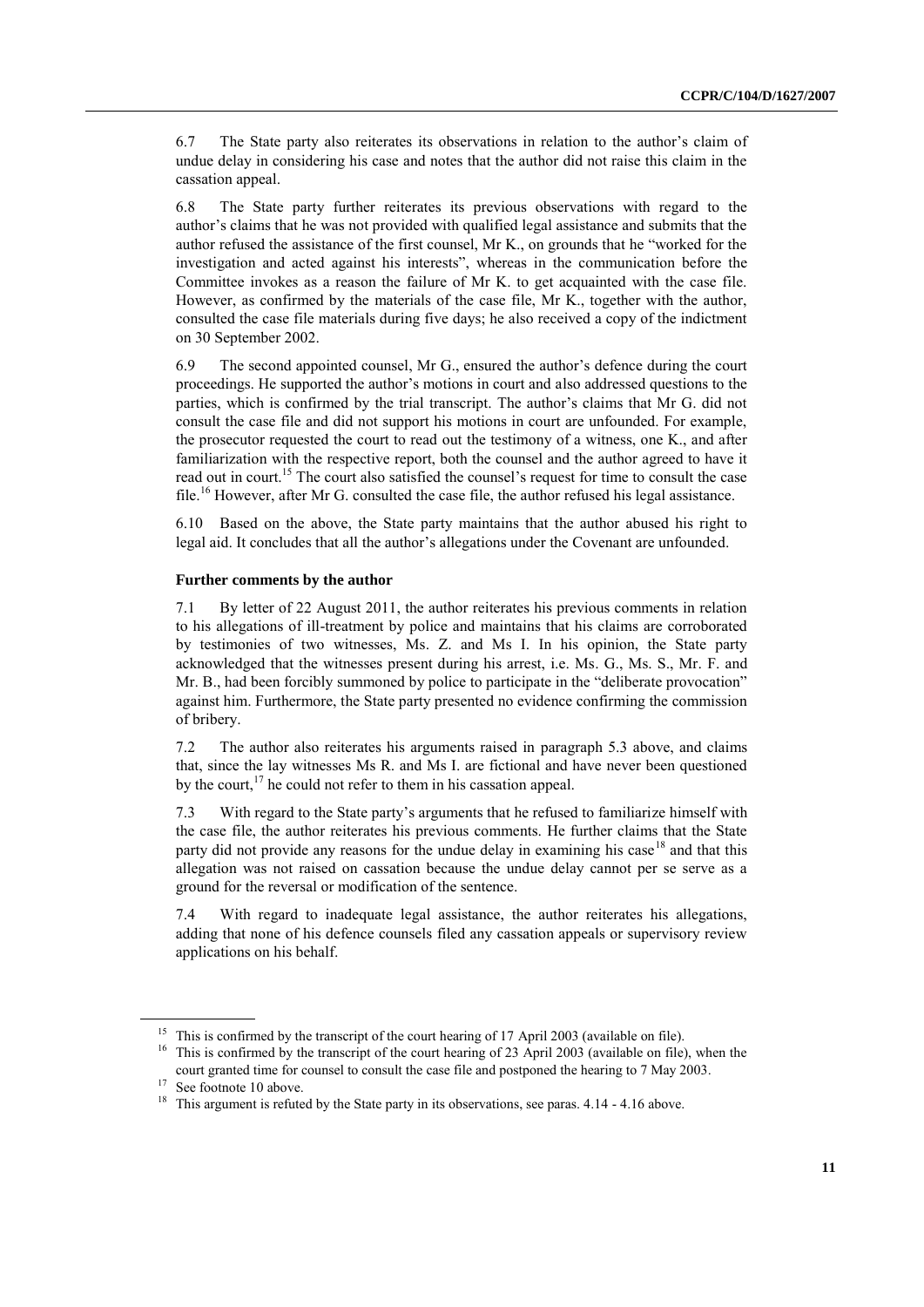#### **Issues and proceedings before the Committee**

#### *Consideration of admissibility*

8.1 Before considering any claims contained in a communication, the Human Rights Committee must, in accordance with rule 93 of its rules of procedure, decide whether or not it is admissible under the Optional Protocol to the Covenant.

8.2 The Committee has ascertained, as required under article 5, paragraph 2 (a), of the Optional Protocol, that the same matter is not being examined under another procedure of international investigation or settlement. In the absence of any State party objection, the Committee considers that the requirements of article 5, paragraph 2 (b), of the Optional Protocol have been met.

8.3 The Committee takes note of the author's allegations of ill-treatment upon arrest, as documented by the forensic medical report dated 23 March 2002. It also notes that the State party refutes the allegations, stating that the use of force was proportional and necessary to prevent the author from tampering with evidence (swallow the money received as bribe). The Committee further notes that the author's complaint against the police officers was rejected for lack of corpus delicti, the decision being upheld on cassation and supervisory review proceedings. While noting that the versions of events advanced by the parties differ substantially, the Committee observes that the use of force as such is not contested by the State party.

8.4 The Committee observes that the forensic medical report adduced by the author documents bruises on his face and right forearm, abrasions on the right side of his neck, hemorrhages and wounds on the mucous membranes of both cheeks which resulted in light damage. It further takes note of the explanations of the State party that police officers used force by holding the author's hands and pressing his cheekbones in order to prevent him from swallowing the money he received as a bribe. Taking into account the arguments of the State party to justify the degree of force used during the arrest operation and given the contradictory information contained in the file as to the existence of witness testimonies on the facts alleged under this claim, the Committee concludes that the author failed to substantiate this claim, for purposes of admissibility, and declares it inadmissible under article 2 of the Optional Protocol.

8.5 The Committee notes the author's claims under article 14, paragraph 1, that his motion to recuse the judge was rejected and that his requests to call witnesses for testimony and to conduct forensic examinations were declined by the court, whereas all the motions of the prosecution had been satisfied. The State party contends that the author's motions to call witnesses were satisfied by the court, as reflected in the transcript of court hearings. As to the author's motions for additional forensic examinations, the court provided grounds for the refusal. Furthermore, the author's request for recusal of the judge was duly considered and rejected by a ruling indicating the legitimate grounds for the rejection.

8.6 The Committee observes that the author's allegations under article 14, paragraph 1, of the Covenant, are linked primarily to the evaluation of facts and evidence and recalls its jurisprudence according to which it is generally not for itself, but for the courts of States parties, to review or to evaluate facts and evidence, unless it can be ascertained that the conduct of the trial or the evaluation of facts and evidence was manifestly arbitrary or amounted to a denial of justice.<sup>19</sup> The Committee observes that the materials before it,

General comment No. 32 (2007) on the right to equality before courts and tribunals and to a fair trial, *Official Records of the General Assembly, Sixty-second Session, Supplement No. 40*, vol. I (A/62/40 (Vol. I)), annex VI, para. 26; see, inter alia, communication No. 541/1993, *Simms* v. *Jamaica*,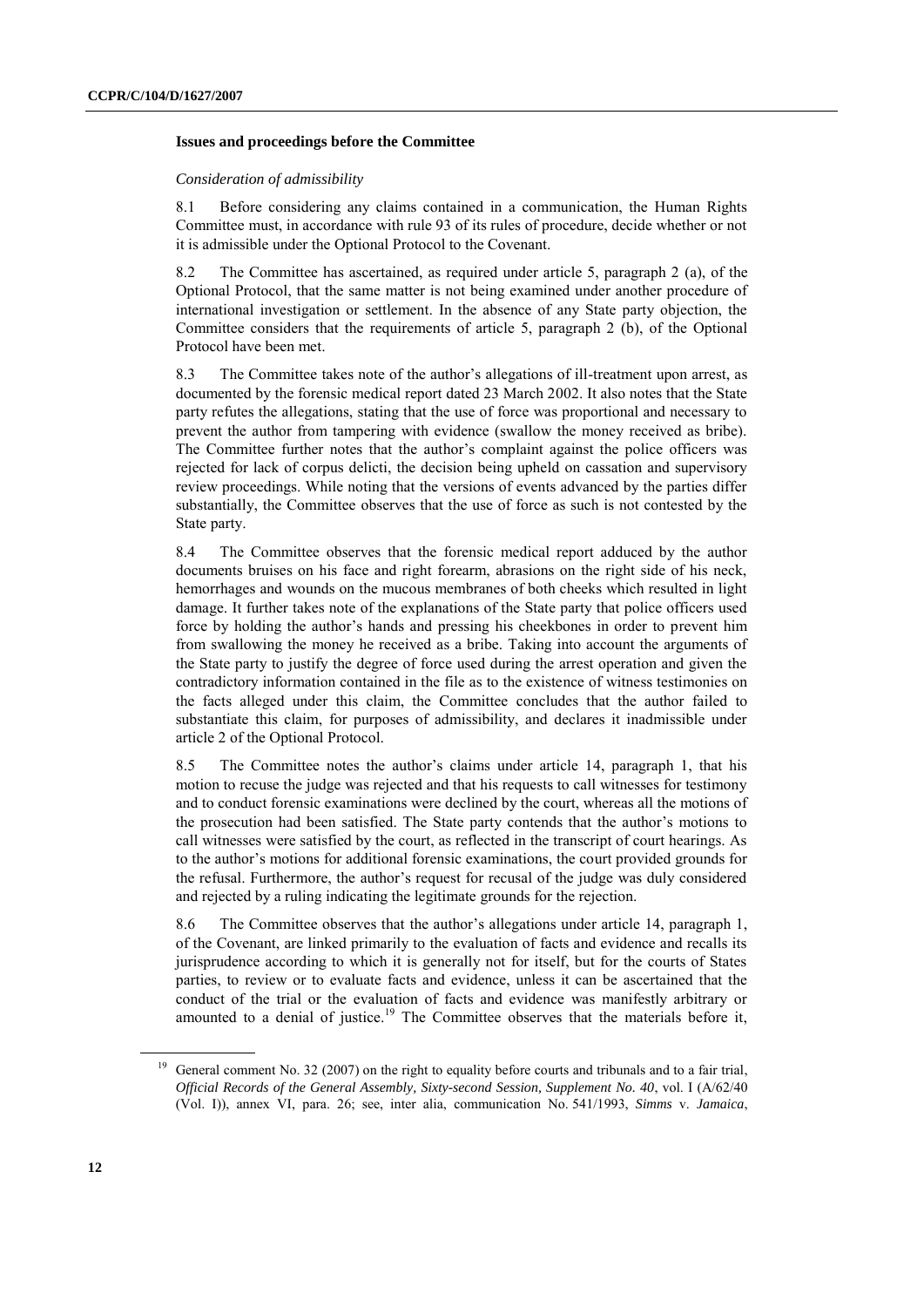including the transcripts of court hearings, do not suggest that the impartiality of the court was affected, the principle of equality of arms was violated or that the fairness of the author's trial had been otherwise undermined. It therefore concludes that the author failed to substantiate this claim, for purposes of admissibility, and declares it inadmissible under article 2 of the Optional Protocol.

8.7 The Committee notes the author's claims that he was not provided with a copy of the indictment, and therefore was not adequately informed of the nature of criminal charges against him, contrary to article 14, paragraph 3 (a), of the Covenant. In this regard, the Committee takes note of the State party's arguments that the author categorically refused to receive a copy of the indictment in the presence of lay witnesses. Moreover, the respective copy was sent to the author by registered mail on several occasions and a confirmation of delivery was available on file. Furthermore, the Committee observes that the author was served two orders issued by the investigating officer, dated 1 July and 15 July 2002, indicating briefly the nature of the charges against him. The order of 1 July 2002 (available on file) contains a general description of the facts and states specifically that the author was charged with an offence under article 290, paragraph 2 (bribery), of the Criminal Code. The author confirmed with his signature that the charge brought against him was clear and that he was informed of his procedural rights as an accused. In the circumstances, the Committee considers that the author failed to substantiate this claim, for purposes of admissibility, and declares it inadmissible under article 2 of the Optional Protocol.

8.8 As to the author's allegation that he and his counsel were not acquainted with the materials of the criminal case and therefore he was not given the opportunity to prepare his defence, in violation of article 14, paragraph 3 (b), of the Covenant, the Committee notes the detailed information provided by the State party regarding the period of time and facilities given to the author and his counsels to familiarize themselves with the case file (paras. 4.11–4.13). In view of this information, the Committee considers that this claim is insufficiently substantiated, for purposes of admissibility, and is therefore inadmissible under article 2 of the Optional Protocol.

8.9 With regard to the author's allegations of undue delay in considering his case, under article 14, paragraph 3 (c) of the Covenant, the Committee takes note of the argument of the State party that the consideration of the author's case was postponed based on objective reasons, inter alia because of the cassation appeal filed by the author, his subsequent request for suspension of proceedings due to health problems, and the request by the newly appointed prosecutor to get to know the case file, request to which the author did not object. In the light of these explanations, the Committee considers that that this claim is insufficiently substantiated, for purposes of admissibility, and is therefore inadmissible under article 2 of the Optional Protocol.

8.10 The Committee takes note of the author's allegations that, after he refused the legal assistance provided by the State party, the consideration of his case continued in the absence of a counsel, in violation of article 14, paragraph 3 (d), of the Covenant. It observes that the author rejected the legal assistance provided to him by three State-appointed counsels on account of their failure to familiarize themselves with the materials of the criminal case and to support his motions in court. These arguments are disputed by the State party, which states that the court found no reasons to doubt the professionalism of any of the appointed counsels. As it transpires from the transcripts of court hearings available to

inadmissibility decision adopted on 3 April 1995, para. 6.2; communication No. 1616/2007, *Manzano et al.* v. *Colombia*, inadmissibility decision adopted on 19 March 2010, para. 6.4.; communication No. 1532/2006, *Sedljar and Lavrov* v. *Estonia*, inadmissibility decision adopted on 29 March 2011, para. 7.3.